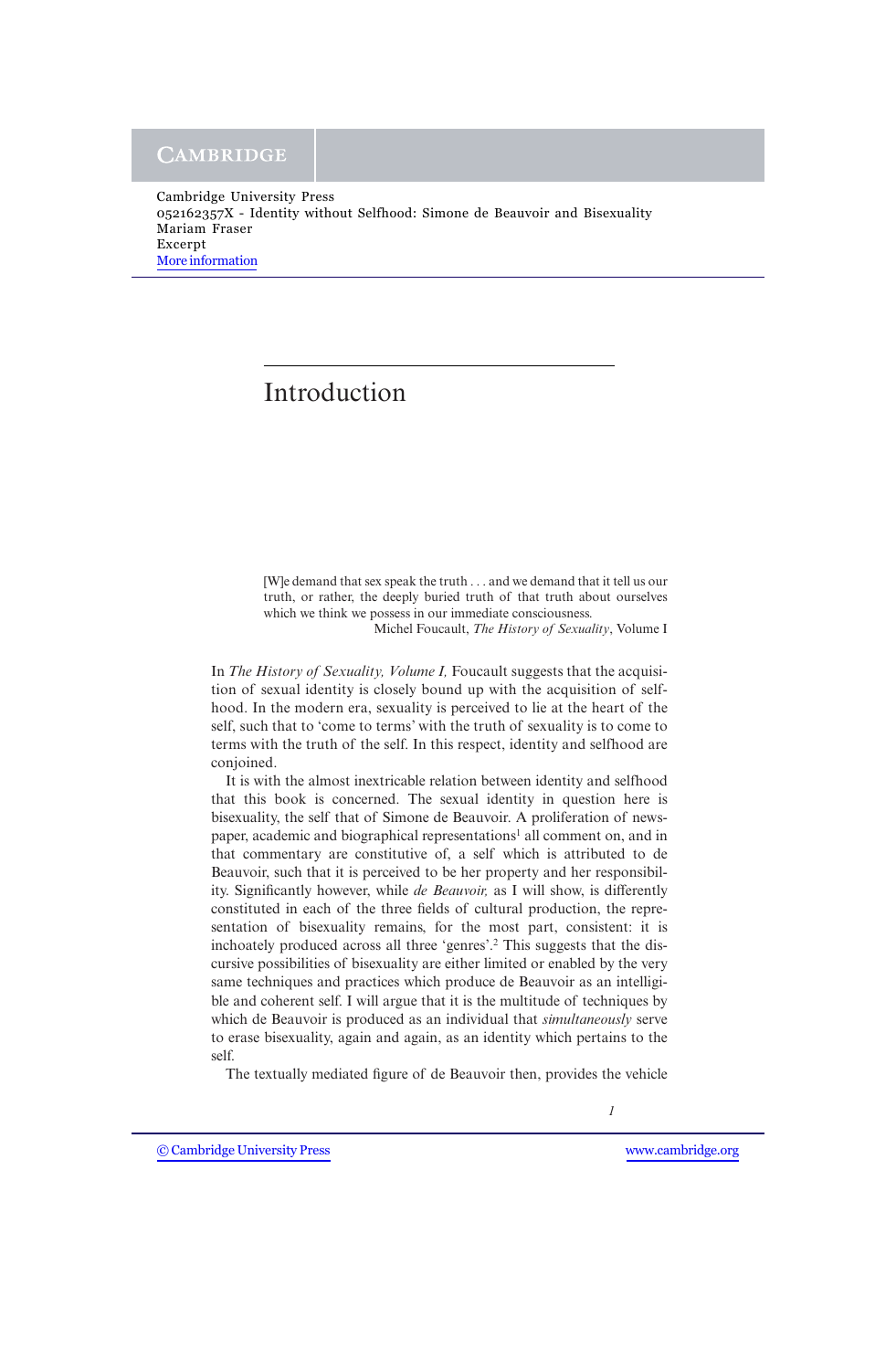# *2* Identity without selfhood

through which to explore the ways in which identity and selfhood come to be wedded, and the occasions when they might be separated. It is for this reason that the focus of this book lies not on discourses which address sexuality *per se,* but on those which attend to selfhood in all its various aspects. Thus with the exception of a brief analysis in the following chapter, I will not, on the whole, be examining in any real detail the recent theoretical and political interventions into sexuality debates which have been made by writers who identify as bisexual and/or who are interested in bisexuality. The burgeoning attention conferred on bisexuality does indicate however, that bisexuality is not *always* an identity without selfhood, as I suggest here. As chapter 1 will illustrate, it is clear that bisexuality can, and frequently is, claimed as a property of the self.

Nevertheless, although this recent explosion of literature on bisexuality is clearly a site where bisexuality is explicitly produced (and reproduced), it is also the case that sexual identities are constructed in spheres where sexuality itself is not the immediate and principal issue at stake. In the texts that I analyse here, texts which focus on a variety of cultural formations and identities which are constitutive of the self, bisexuality is not understood to be anchored to de Beauvoir's body or to be housed in her soul where it might reveal the 'truth' of her self. Instead, bisexuality exceeds the individuality ascribed to de Beauvoir in a number of ways. This, then, is the double axis on which the analysis here rests and the tension which it explores: how is it that de Beauvoir is produced as a self? In representations of de Beauvoir, what contemporary notions of selfhood, one of the aspects of which might or might not be individuality, preclude the possibility of de Beauvoir being perceived as 'bisexual'?

It is through an exploration of the variety of ways that sexuality *and* selfhood are produced that the analysis herein, although confined to a single individual, has implications *beyond* the singularity of de Beauvoir. Throughout this book I will be exploring some of the well-documented 'techniques of the self' which constitute the boundaries of what is considered, in the West, $3$  to be 'intelligible' selfhood. These techniques may work in conjunction with each other, they may contradict each other, or they may simply produce the self in different ways (for example, temporally or spatially).4 By exploring those techniques which render the figure of de Beauvoir intelligible, it is possible to illustrate:

the connections between the truths by which human beings are rendered thinkable – the values attached to images, vocabularies, explanations and so forth – and the techniques, instruments and apparatuses which presuppose human beings to be certain sorts of creatures, and act upon them in that light.

(N. Rose 1996: 296. See also Foucault 1988a)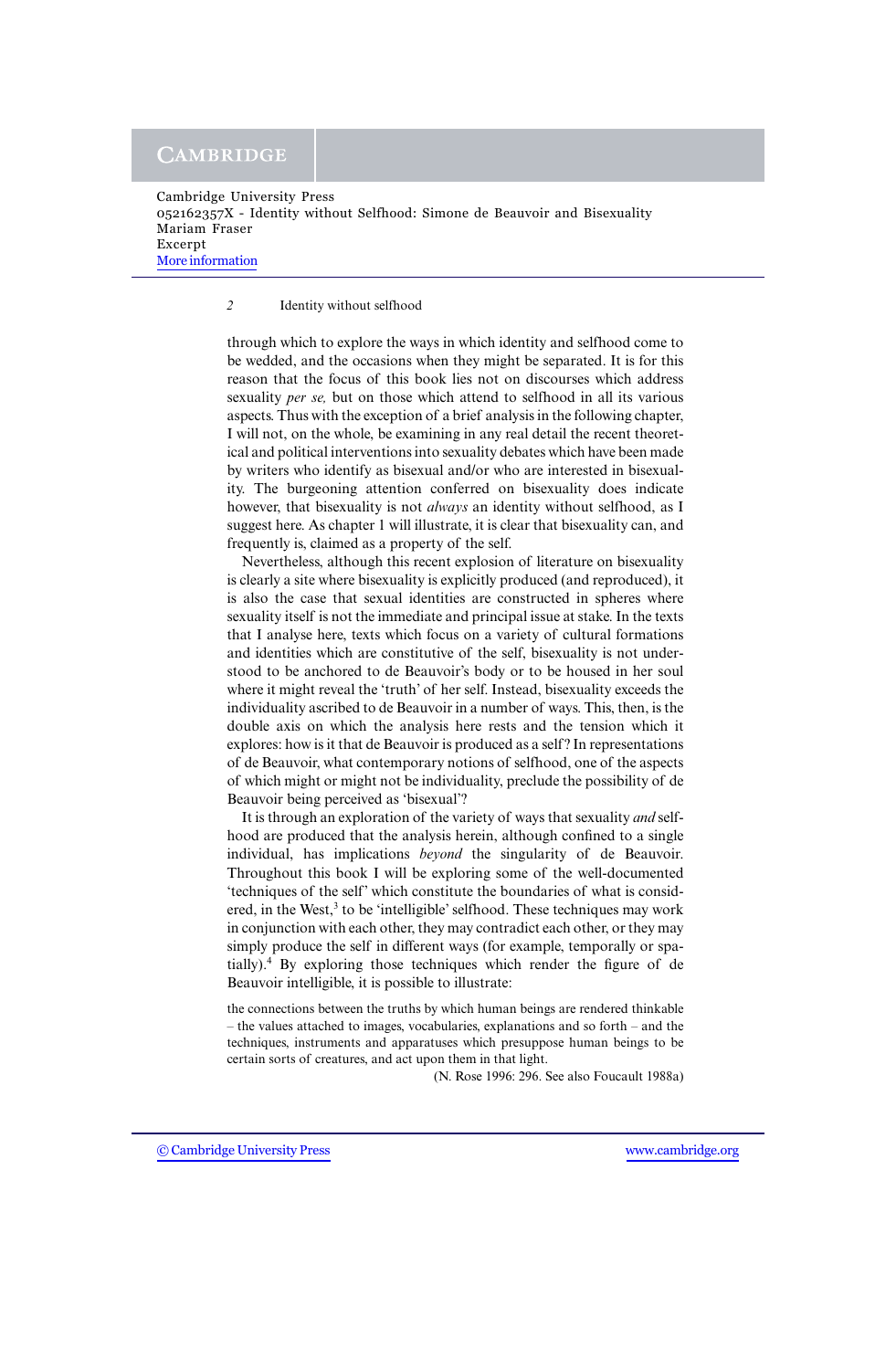Introduction *3*

Even contemporary feminist and queer theories of the self, as I will illustrate in chapter 2, are not always entirely distanced from conceptions of selfhood which are often understood to include, for example, boundedness and individuality. In this respect the study of bisexuality here goes some way to demonstrate what is at stake in recent analyses of the self and why it is that sexuality, in particular, often lies at the cutting edge of these debates.

The book will draw, principally, on Deleuze's analysis of Foucault (1988). The conceptual associations between the two thinkers have been strengthened by Deleuze's claim that Foucault's work has changed 'what it means to think' (Deleuze 1988: 120) and Foucault's announcement that 'this century will be known as Deleuzian' (Foucault 1977: 165). Rosi Braidotti suggests that: 'With the Foucault–Deleuze connection philosophy becomes creative, affirmative, critical work' (Braidotti 1991: 67) and that no account of Foucault's work would be complete without reference to Deleuze because he, 'more than any other, accompanied and in many ways pursued the Foucauldian project well beyond the aims intended by its initiator' (Braidotti 1991: 66). Braidotti's assertion is confirmed in this book: Iwill be suggesting that while Foucault's work provides a useful analysis of techniques of the self, his own conception of the self, an aesthetics of the self, is not ultimately sufficient to account for 'bisexuality' as it is produced here. The study of the ways in which bisexuality *fails*to be constituted as an identity bound to selfhood, also renders the *cost* of intelligible selfhood, to the self which is produced through a variety of techniques, explicit:

It is . . . a question of the thousand petty humiliations, self-denigrations, deceptions, lies, seductions, cynicisms, bribes, hopes and disappointments, that are the price, the other side, of these 'civilising' processes. (N. Rose 1996: 322)

It is in this light that the epigraphs which frame this book were chosen and the conclusions at the end of the analysis will be drawn. It is in this light also, that I have attempted to avoid reinstating a one-to-one relation between desire and selfhood and, rather than claim that de Beauvoir is 'really' bisexual, consider what possibilities are engendered by the notion of an identity without a self. I have employed Deleuze and Guattari's understanding of desire to do this because, significantly, they offer a conception of desire where subjectivity is not posited as its ultimate arbiter.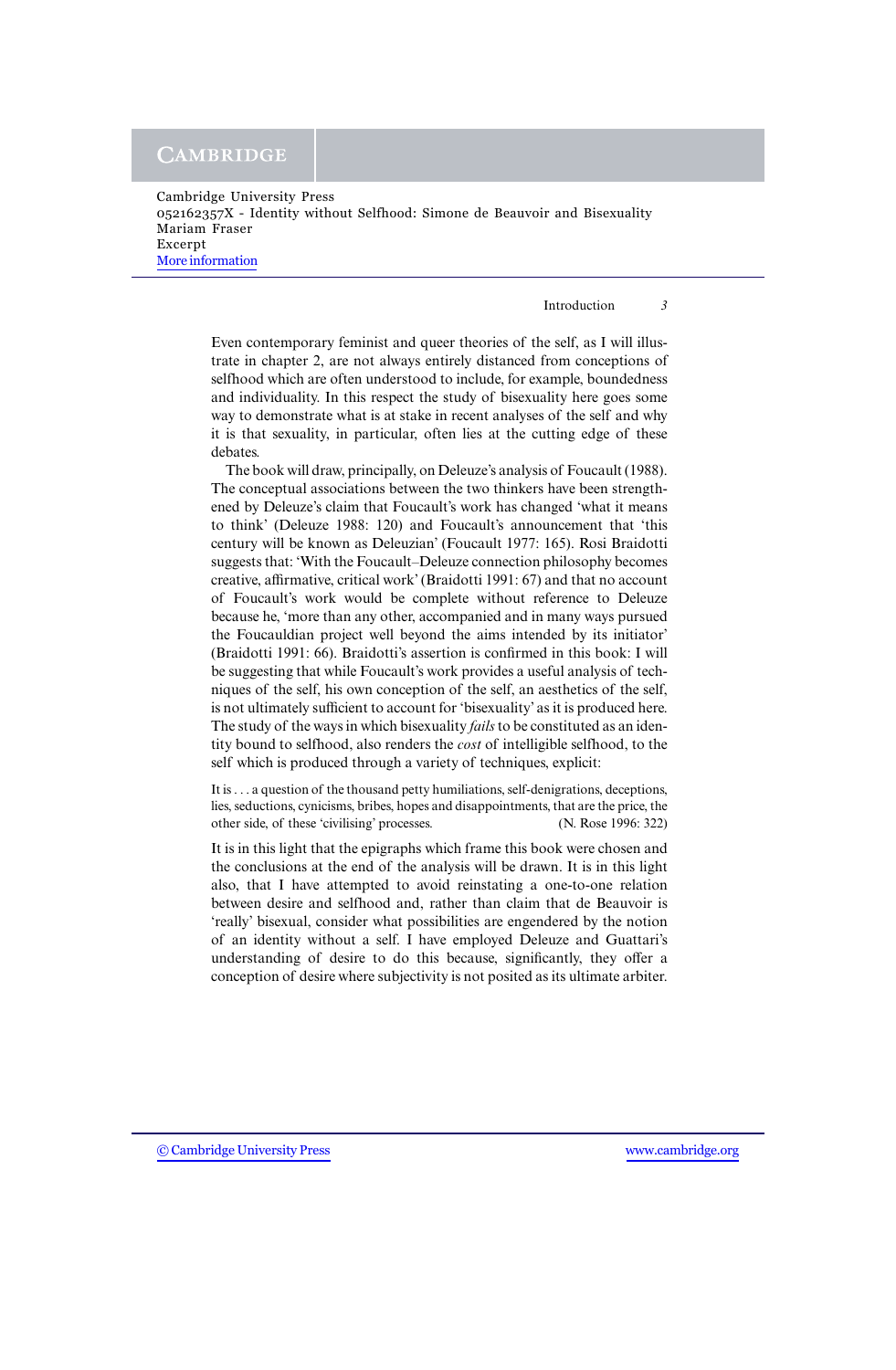**1**

Cambridge University Press 052162357X - Identity without Selfhood: Simone de Beauvoir and Bisexuality Mariam Fraser Excerpt [More information](http://www.cambridge.org/052162357X)

# Identity and selfhood

It is not unusual in much contemporary, and particularly post-structuralist, social and cultural theory to preface any analysis of 'identity' or 'subjectivity' with the caveat that these are subject positions without essence and, to a greater or lesser extent, to assert that selfhood itself is socially and/or discursively constructed. These claims, which might loosely be situated under the umbrella of 'deconstruction', have been of special interest to those who seek to politicise the self and, in so doing, to expose the naturalised and universalistic notion of the self for what it is.<sup>1</sup> Feminists such as Rosi Braidotti, for instance, argue that it is precisely because 'systems of knowledge and scientific discourse at large' (Braidotti 1994: 152) conflate the specifically White masculine point of view with the generally human standpoint, that a history of Western feminism from Simone de Beauvoir's work in the 1950s through to 1990s feminist post-structuralist theory, has constantly questioned, revised and produced concepts of identity and difference.<sup>2</sup>

While the move away from a notion of identity as fixed and immutable has been welcomed, particularly because it calls attention to differences within and among 'women', it has nevertheless produced its own share of tensions. Feminists have shown that there is much pleasure to be had in 'having' an identity, and that sometimes having an identity, or passing as a particular identity, is not a question of pleasures, but of life and death (Phelan 1993). Patricia Waugh (1992) notes that the deconstruction of concepts such as identity, history and agency is itself a privilege; they must exist before they can be dismantled. While broadly in favour of the destabilisation of identity, Braidotti herself has also noted that: 'contemporary philosophical discussions on the death of the knowing subject . . . have the immediate effect of concealing and undermining the attempts of women to find a theoretical voice of their own . . . in order to deconstruct the subject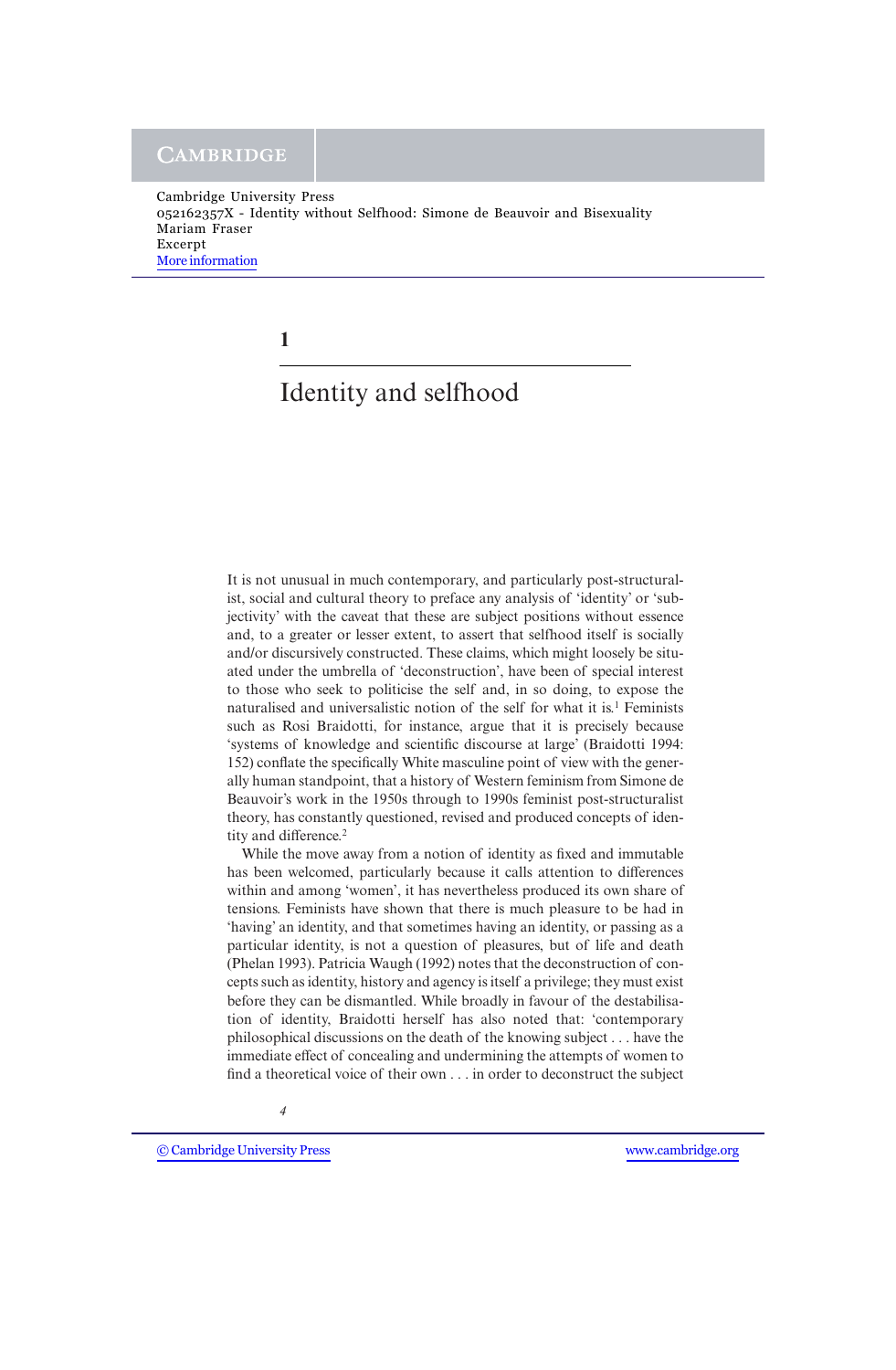Identity and selfhood *5*

one must first have gained the right to speak as one' (Braidotti quoted in Benhabib 1995a: 32). Waugh and Seyla Benhabib also point out that postmodern theories are themselves not free of the 'patriarchal metanarratives' (Waugh 1992: 199) which they seek to deconstruct: 'it [should] be important to note right at the outset that much of the post-modernist critique of Western metaphysics itself proceeds under the spell of a metanarrative, namely . . . that "Western metaphysics has been under the spell of the 'metaphysics of presence' at least since Plato . . ."' (Benhabib 1995a: 24). Nevertheless, the problems with, and within, these theories might not necessarily have a bearing on the question of whether feminism should or should not build alliances in this area. Alice Jardine for example, argues that it would be a 'fatal mistake' (Jardine 1985: 257) to dismiss modernity entirely since it offers a number of theoretical concepts which may be useful to feminist theories and practices. Elizabeth Grosz too, suggests that feminists should acknowledge rather than disavow 'patriarchal frameworks, methods, and presumptions' and, further, that it is the '*immersion* [of feminism] in patriarchal practices (including those surrounding the production of theory) [which] is the condition of its effective critique of and movement beyond them' (Grosz 1995: 57).

The 'deconstruction' of identity then, raises a number of issues for feminists and has forced further reflection on the concept of 'feminism' itself, as well as on the category 'women' which is usually assumed to be its foundation. For example: although the act of deconstruction – and especially the deconstruction of the notion of an 'essence' of identity – has been acknowledged to have 'radical' implications (not least because it reveals that processes of knowledge production, and knowledges themselves, are not neutral), it is also the case that identity and selfhood remain the privileged terrain from which a politics can be articulated (such as the identity 'woman', for example, in feminist politics).<sup>3</sup> In response to this paradox, Gayatri Spivak has suggested that although 'it is absolutely on target to take a stand against the discourses of essentialism . . . strategically we cannot' (Spivak 1984/5: 184). And indeed, the value of strategic essentialism was recently illustrated when a number of anti-gay politicians and activists in America revealed themselves to be eager to situate homosexual identities in the arena of voluntary choice rather than biological essence:

The response of antigay politicians and activists to the recent wave of biological reports on sexual orientation has been a uniform 'It ain't so!' When former Vice President Dan Quayle was asked in 1992 about the brain and genetic studies, he said 'My viewpoint is that it's more of a choice than a biological situation . . . it is a wrong choice.' (LeVay 1996: 249)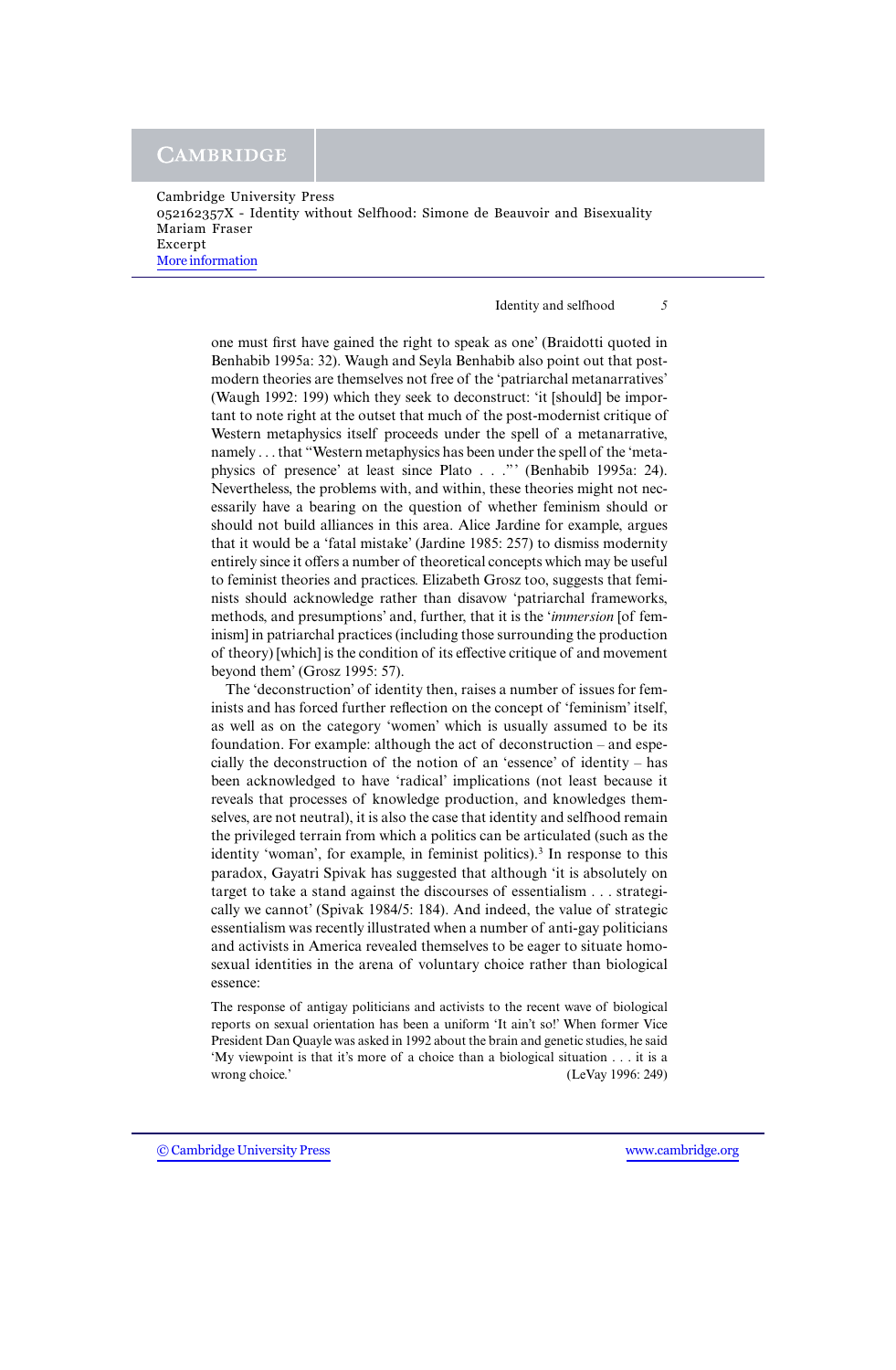#### *6* Identity without selfhood

If homosexuality is a choice, rather than an inherent essence, then it may also be figured as a 'wrong' choice (as Dan Quayle puts it). A further implication here is that, *as a choice* (rather than a biological or genetic attribute), homosexuality may be 'unchosen'. Biological essentialism – and the assertion of an identity which cannot be wilfully 'detached' from the self – may therefore be used to shield lesbians, gays and bisexuals from the wave of anti-gay discrimination. As culture and choice are themselves deployed as essences, biology and genetics are transformed from that which oppresses to that which can protect homosexuals.4

It is in the face of such stark and reductive dismissals of identity once its 'essence' – whatever form that essence might take<sup>5</sup> – has been disputed, and in an attempt to maintain *both* an anti-humanist position *and* some working notion of 'identity', that some feminist theorists have turned their attention to Michel Foucault's work. In the short but important article 'What is enlightenment?' (Foucault 1991a), Foucault outlines the reasons for his rejection of humanism and situates his own work against it. Although arguing that 'not . . . everything that has ever been linked with humanism is to be rejected' (Foucault 1991a: 44), he is critical of the way that humanism, leaning 'on certain conceptions of man' (1991a: 44) – such as the conception that human consciousness is 'the original subject of all historical development' (Foucault quoted in Deleuze 1988: 21) – subsequently colours and justifies these assumptions 'to which it is, after all, obliged to take recourse' (ibid.). Nevertheless, while Foucault argues that the subject cannot be understood to be the originary source of discourse, this stance does not lead him to dispense entirely with an analysis of identity and selfhood. On the contrary, in what has become known as his genealogical phase (Foucault 1991b), he addresses the production of subjectivity and argues that discourse is constitutive not only of statements but of the subject itself, as both the target and object of power. In other words, the speaking subject, as a discursive site, is implicated in the very same power relationships that allow the theoretical text to function.

It is this redefinition of discourse, where discourse constitutes the bridge between the material and the theoretical (Braidotti 1991: 78–9, 88–9), which has been one of the most productive and significant features of Foucault's work in the context of post-structuralist feminist theory. For this reason, it is worth considering it in more detail.

#### **Foucault's neo-materialism**

The shift from the textual to the material corporeality of the subject, Deleuze argues, begins when Foucault focuses his attention not just on 'the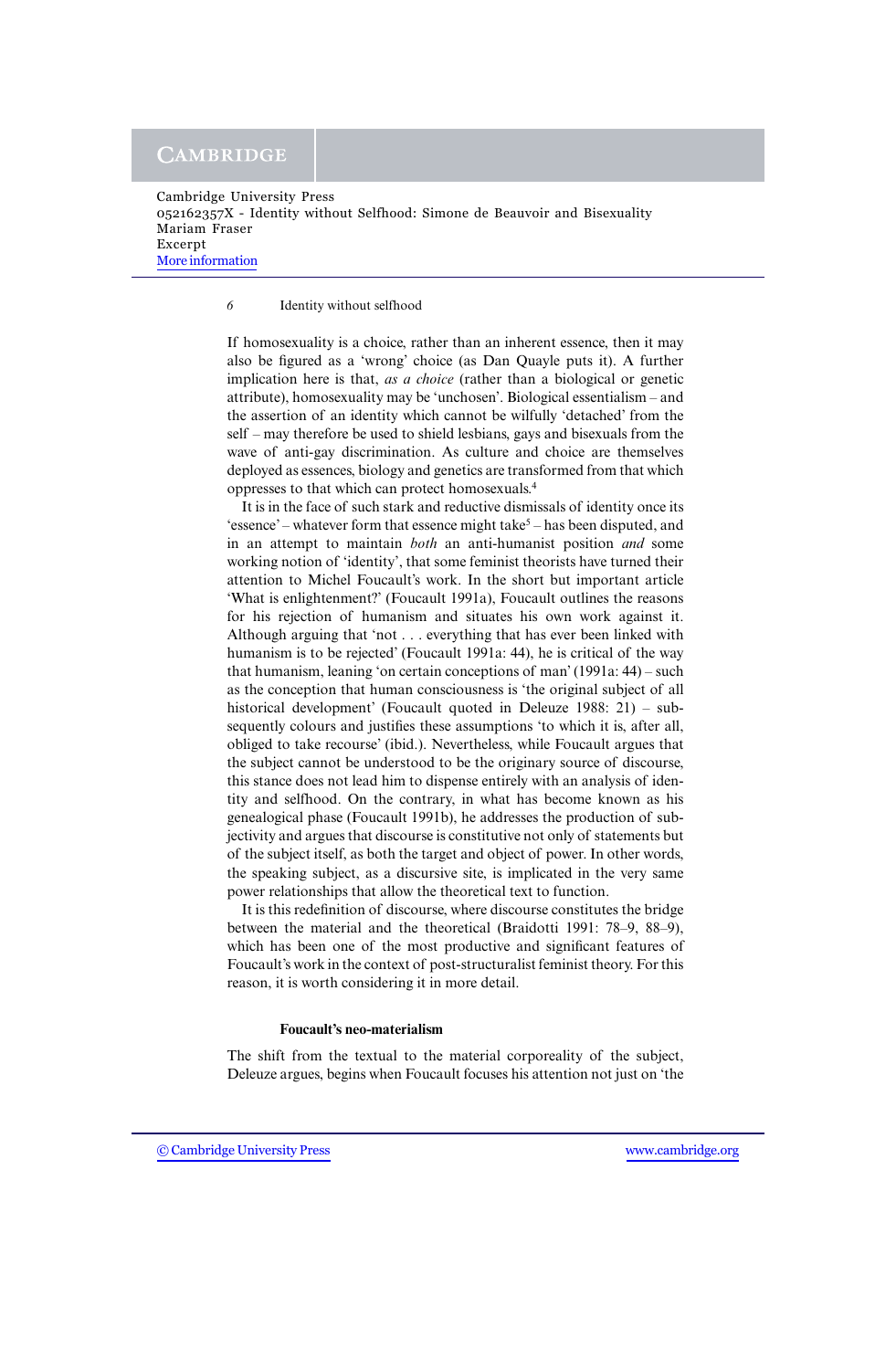Identity and selfhood *7*

primacy of the statement in knowledge' (Deleuze 1988: 33), as in *The Archaeology of Knowledge* (1992a)*,* but also on 'the form of the visible, as opposed to the form of whatever can be articulated' (Deleuze 1988: 32).<sup>6</sup> In *Discipline and Punish* (Foucault 1979b) for example, the penal code is understood as that which *articulates* criminality, while the prison itself makes the criminal *visible* and itself constitutes a visibility, the Panopticon: 'a visual assemblage and a luminous environment' (Deleuze 1988: 32). Hence the visible, a further dimension of discourse, does not refer simply to what is, literally, 'seeable' (such as the material form of the prison or empirical bodies), but is also productive of what we are and are not able to visualize: 'For example, at the beginning of the nineteenth century masses and populations become visible, and emerge into the light of day' (ibid.). In this respect, unformed matter is formed into substances, which 'are revealed by visibility' (Deleuze 1988: 77).

According to Deleuze then, *Discipline and Punish* marks a turning point after which the visible and articulable are linked – by knowledge as well as by power, which are themselves bound to each other. Knowledge does not appear where power relations are suspended; rather, all knowledge expresses or implies a power relation. Because power has no essence (no independent form or content), its domain is strategic: power is a *strategy,* or non-formalised relation, whose effects are attributed 'to dispositions, manoeuvres, tactics, techniques, functionings' (Foucault quoted in Deleuze 1988: 25). While the domain of power is *strategic*, that of knowledge, by contrast, is *stratic* (Deleuze 1988: 112). Knowledge arranges, regulates and normativises. Concerned with forms, it forms substances (formed matter, which is revealed by visibilities) and formalises functions (which are revealed by statements).

Foucault develops the notion of a 'diagram' which is 'a display of the relations between forces which constitute power' (Deleuze 1988: 36). Two forms of regulation, description-scenes and statement-curves (which correspond to two systems: that of light and that of language, visibles and articulables), realise the diagram of forces. Thus:

The *diagram* is no longer an auditory or visual archive but a map, a cartography that is coextensive with the whole social field . . . It is a machine that is almost blind and mute, even though it makes others see and speak. (Deleuze 1988: 34)

It is the very blindness and muteness of power, and that it does not 'reveal' anything of itself (any hidden depth or meaning), which incites *us* to see and to speak.7 This is because in itself power is only 'virtual, potential, unstable' (Deleuze 1988: 37); it is affirmed, realised, or 'integrated' (ibid.) only when it is carried out. And conversely: 'Seeing and Speaking are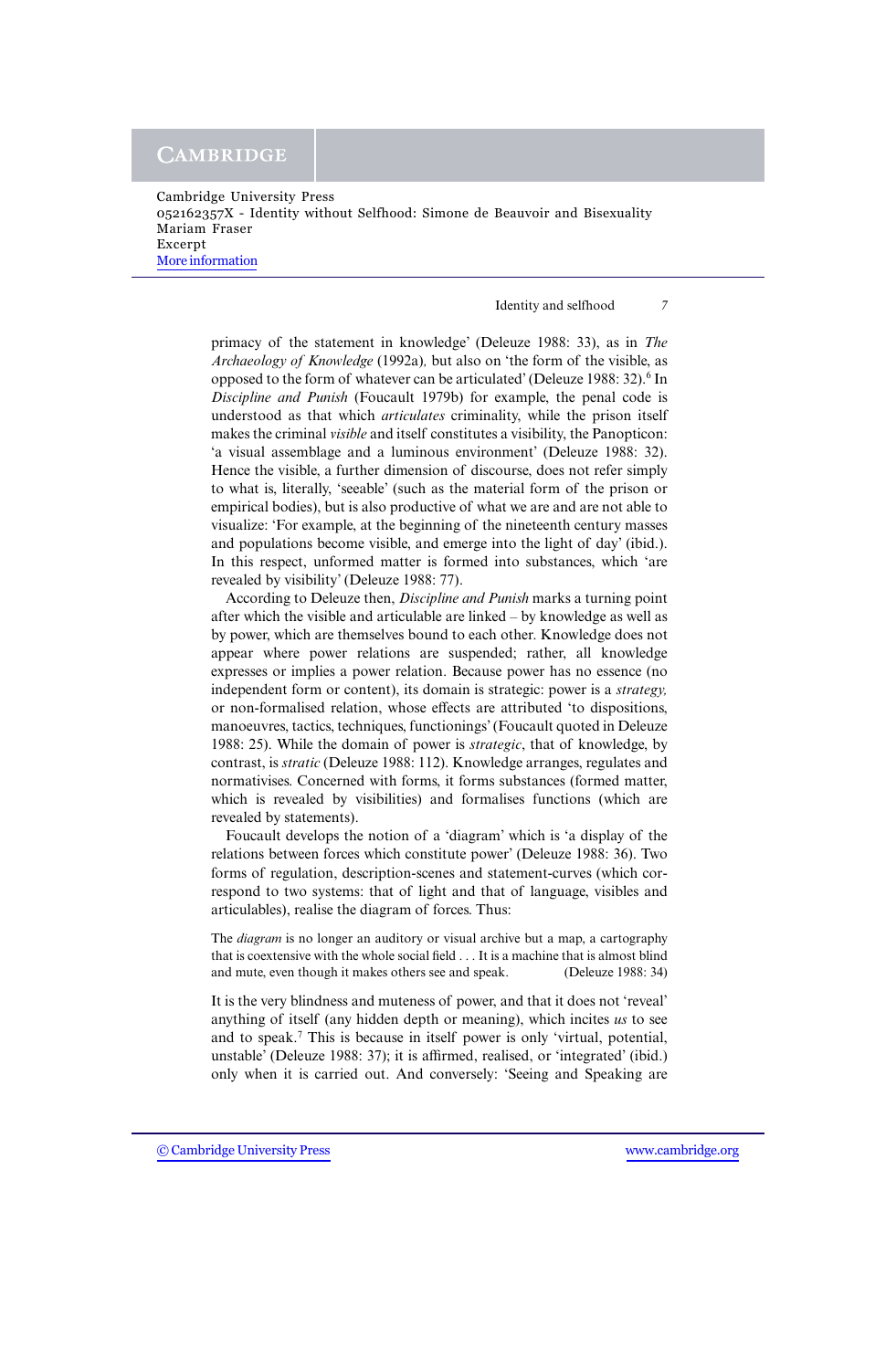# *8* Identity without selfhood

always already completely caught up with power relations which they presuppose and actualise' (Deleuze 1988: 82). Power is therefore productive before it is repressive, it may incite, induce, seduce and provoke:

What makes power hold good, what makes it accepted, is simply the fact that it doesn't weigh on us as a force that says no, but that it traverses and produces things, it induces pleasure, forms knowledge, produces discourse. It needs to be considered as a productive network which runs through the whole social body, much more than as a negative instance whose function is repression. (Foucault 1991c: 61)

Foucault's redefinition of power as productive, as a microphysics which informs the whole social field, coupled with his emphasis on the way that knowledge forms substances as well as formalises functions, lends what Braidotti calls a 'neo-materialis[t]' (Braidotti 1991: 265) aspect to his work: 'materialism [is redefined] in such a way as to include the bodily materiality of the subject' (Braidotti 1991: 89). The term *assujettissement* describes subjectification as both an active (subject of) and passive (subjected to) process connected to power and knowledge through discourse. The definition of truth too, is extended. Not only a system which produces and regulates statements, truth is now inextricably linked to power: '"Truth" is linked in a circular relation with systems of power which produce and sustain it, and to effects of power which it induces and which extends it. A "regime" of truth' (Foucault 1991c: 74).

This redefinition of discourse enables Foucault to consider the material effects of processes of subjectification while at the same time, because the subject is understood to be produced through a matrix of power relations, displaces the concept of an essential and transcendent self, a humanist self which 'runs in its empty sameness throughout the course of history' (Foucault 1991c: 59). From now on, the self is perceived to be the site of an historical problem where even the question 'What kinds of human beings have we become?' (N. Rose 1996: 294) represents a historically and culturally specific project. Lois McNay suggests that in the final phase of Foucault's work: 'Established patterns of individualization are rejected through the interrogation of what are held to be universal, necessary forms of identity in order to show the place that the contingent and the historically specific occupy within them' (McNay 1994: 145).

It is this focus on the self and particularly processes of individualisation, without recourse to humanism, which enables Foucault, as Elspeth Probyn argues, to develop 'a mode of theory that is not organized around individuals but that with force offers us a space where we can take seriously how we are individuated' (Probyn 1993: 136). Thus for example, Foucault reveals that the author appears in discourse at a 'privileged moment of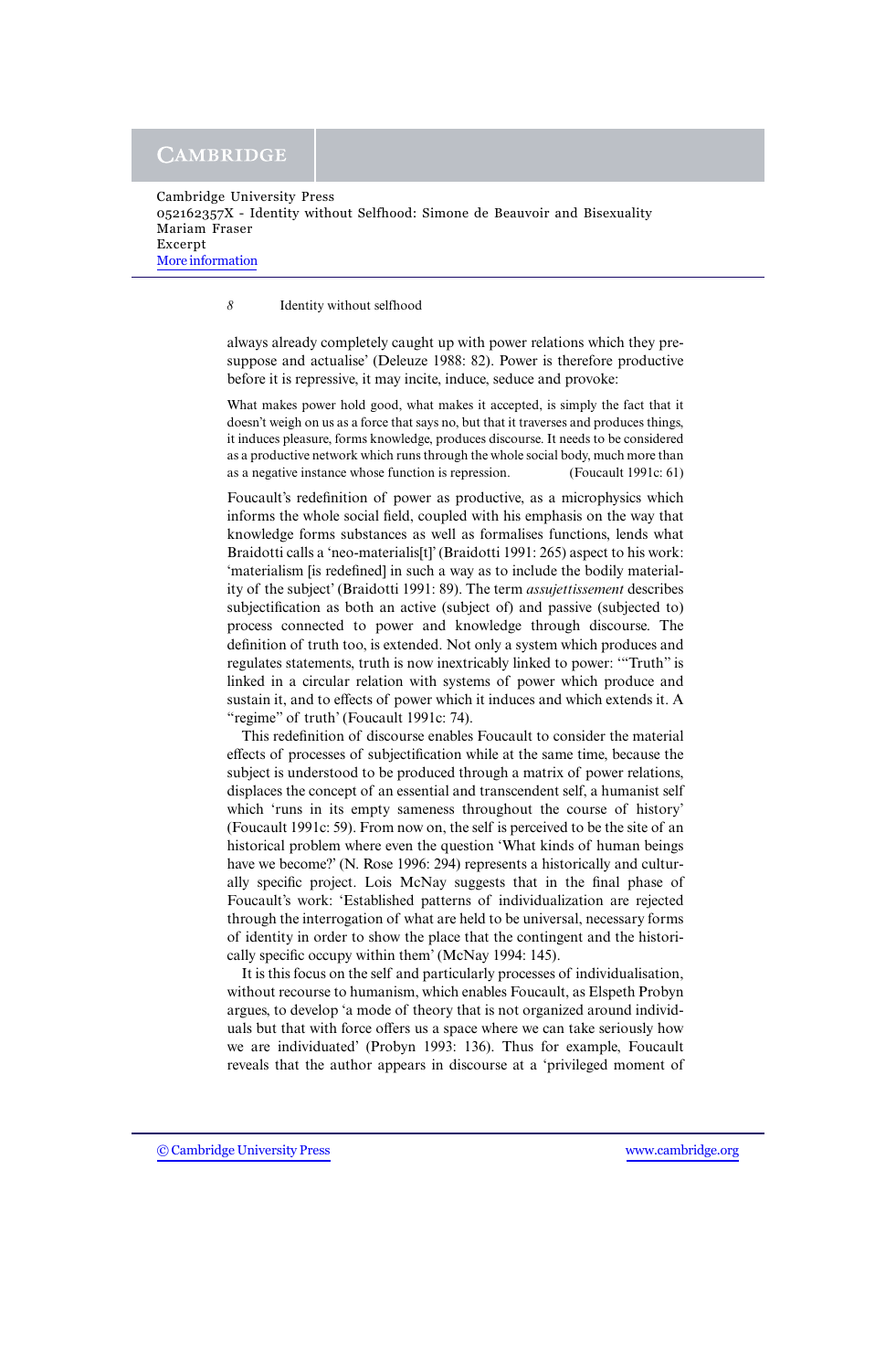Identity and selfhood *9*

*individualization* in the history of ideas, knowledge, literature, philosophy and the sciences' (Foucault 1991d: 101). This means not that an act of volition on the part of the individual produces that individual as an author, but rather that the subject position 'Author' contributes to the production of individuality (see chapter 3 especially). As Rosalyn Diprose says, 'the operation of power is ahead of conscious intervention' (Diprose 1994: 29). Hence even if the individual were to attempt to overturn the 'traditional image' (Foucault 1981: 59) of the author, by setting out, for example, 'to write a text on the horizon of which a possible oeuvre is prowling', it would still be from 'some new author-position' that this 'trembling outline' (ibid.) would be cut. Critiquing reflective Cartesian consciousness, Foucault displaces the centrality of the self in favour of 'a process of knowledge production where . . . the code precedes and is independent of the message' (Braidotti 1991: 89).

That power relations can penetrate the body without first having been mediated by consciousness indicates that Foucault's analysis of subjectivity extends further than the analysis of the stratic or formalised relations of knowledge and the relations between forces (power). Foucault identifies a third axis, 'the axis of ethics' (Foucault 1991a: 48), which is folded force and which constitutes subjectivity:

What I want to show is how power relations can materially penetrate the body in depth, without depending even on the mediation of the subject's own representation. If power takes hold on the body, this isn't through its having first been interiorized in people's consciousness. (Foucault 1980b: 186)

Whereas in his earlier works Foucault defined the subject as derivative of the statement, in his later work the 'interiority' of the subject, and indeed the subject itself, is understood as an in-folding of the outside or the folded inside of the outside. The fold, therefore, is not something other than the outside, nor does it reflect the outside. Instead, it is 'precisely the inside *of* the outside' (Deleuze 1988: 97), a 'doubling' movement whereby the fold relates 'back to itself' and in this folding back, a relation to the self emerges ('subjectivation'). In other words, subjectification is *constitutive of interiority*. Deleuze writes:

This is what the Greeks did: they folded force, even though it still remained in force. They made it relate back to itself. Far from ignoring interiority, individuality or subjectivity they invented the subject, but only as a derivative or the product of a 'subjectivation'. (Deleuze 1988: 101)

How did the Greeks do this, what Deleuze calls 'subjectivation'? In his analysis of Greco-Roman philosophy in the first two centuries AD, of